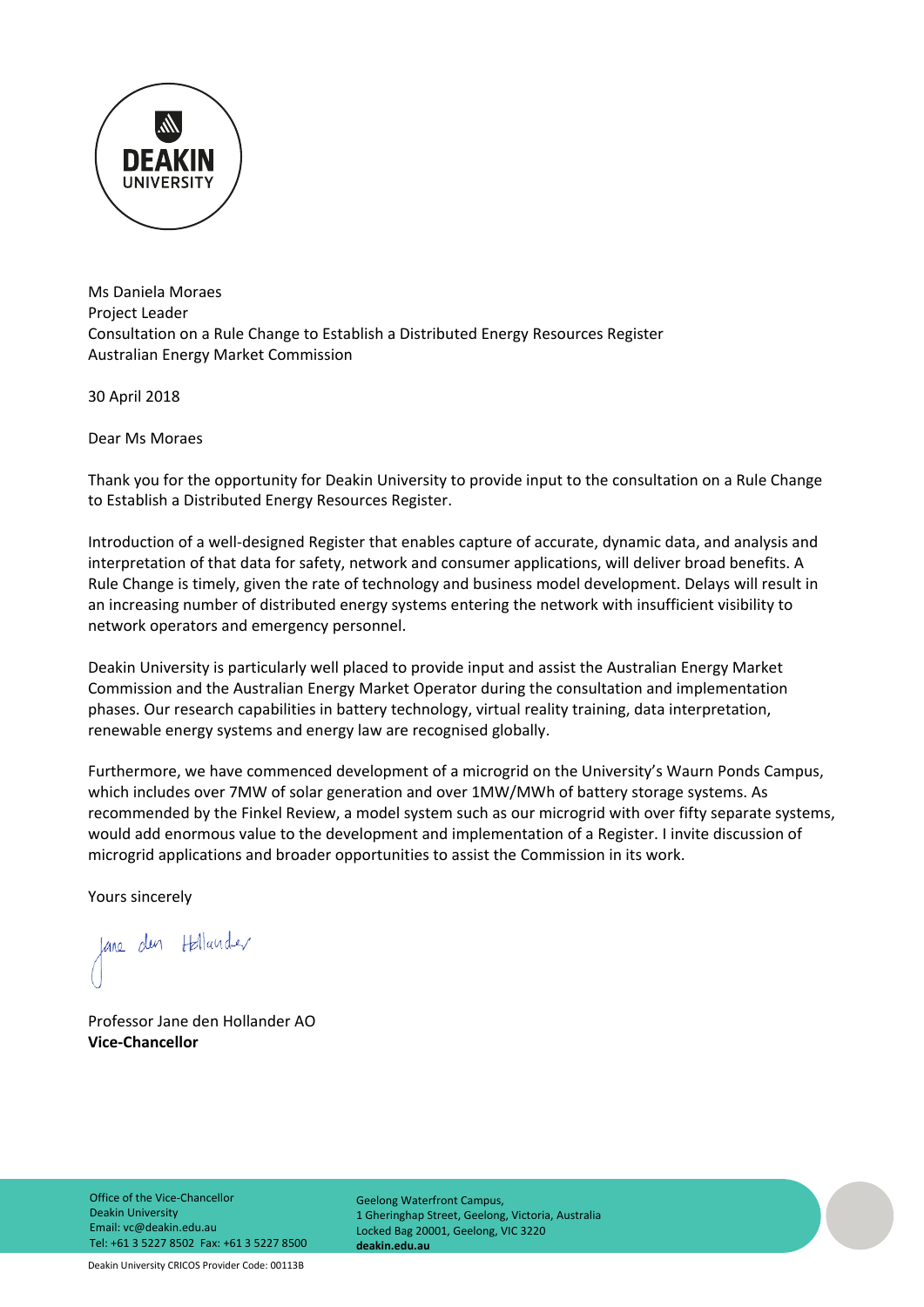## **Attachment 1 Stakeholder feedback template**



The template below has been developed to enable stakeholders to provide their feedback on the questions posed in this paper and any other issues that they would like to provide feedback on. The AEMC encourages stakeholders to use this template to assist it to consider the views expressed by stakeholders on each issue. Stakeholders should not feel obliged to answer each question, but rather address those issues of particular interest or concern. Further context for the questions can be found in the consultation paper.

Organisation: Deakin University

Contact name: Dr Adrian Panow, Director, Deakin Energy

Contact details (email / phone): [a.panow@deakin.edu.au](mailto:a.panow@deakin.edu.au) m: 0408 359 197

| <b>Questions</b>                 |                                                                                                                | Feedback                                                                                                                                                                                                                                                                                                                                                                                                                                                                                                              |
|----------------------------------|----------------------------------------------------------------------------------------------------------------|-----------------------------------------------------------------------------------------------------------------------------------------------------------------------------------------------------------------------------------------------------------------------------------------------------------------------------------------------------------------------------------------------------------------------------------------------------------------------------------------------------------------------|
| Chapter 4 - Assessment framework |                                                                                                                |                                                                                                                                                                                                                                                                                                                                                                                                                                                                                                                       |
| 1.                               | Is the assessment framework appropriate for considering the proposed rule changes?                             | In discussion of safety aspects of DER, reference is made to<br>the safety of third parties, such as emergency workers.<br>Restricting the assessment framework to consideration with<br>respect to the NEO/NERO does not directly address this<br>aspect of safety.<br>Other aspects of the proposed rule change are within the<br>assessment framework.                                                                                                                                                             |
| $\overline{2}$ .                 | Are there other relevant considerations that should be included in the assessing the<br>proposed rule changes? | With storage systems and applications evolving rapidly, the<br>assessment framework may be insufficiently precise (the same<br>technology may be used for a variety of purposes therefore<br>simply recording it presence is of limited benefit) and, in a<br>related issue, the used of DER may change rapidly or over<br>some time in response to commercial or technical drivers.<br>Again, assessment against a framework that doesn't account<br>for the dynamic, granular nature of DER will restrict benefits. |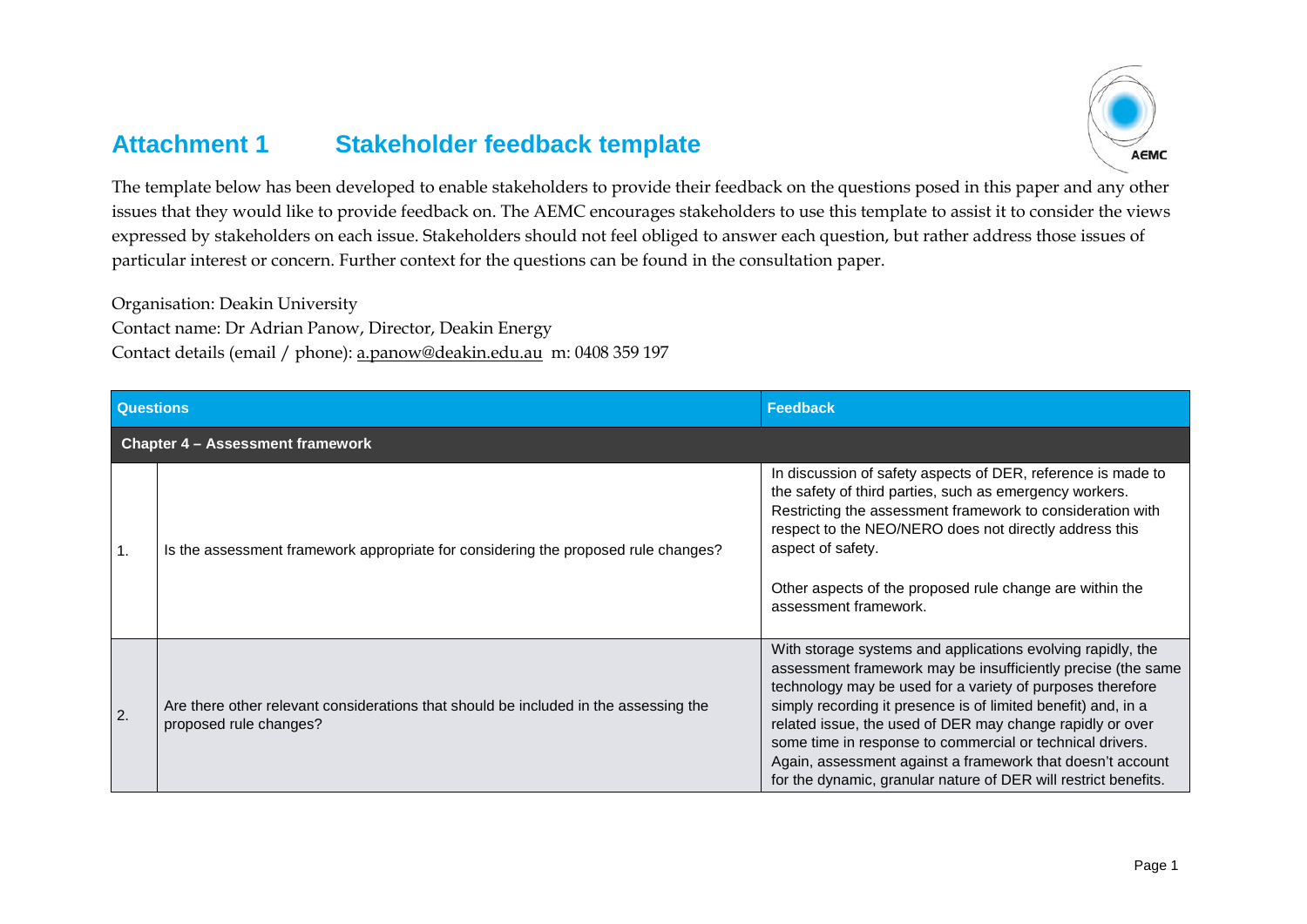| Questions |                                                                                                                                                      | <b>Feedback</b>                                                                                                                                                                                                                                                                                                                                                                                                                                                                                                                                                                                                                                                                   |
|-----------|------------------------------------------------------------------------------------------------------------------------------------------------------|-----------------------------------------------------------------------------------------------------------------------------------------------------------------------------------------------------------------------------------------------------------------------------------------------------------------------------------------------------------------------------------------------------------------------------------------------------------------------------------------------------------------------------------------------------------------------------------------------------------------------------------------------------------------------------------|
|           |                                                                                                                                                      |                                                                                                                                                                                                                                                                                                                                                                                                                                                                                                                                                                                                                                                                                   |
|           | Chapter 5 - Section 5.1.1 - Benefits of a register                                                                                                   |                                                                                                                                                                                                                                                                                                                                                                                                                                                                                                                                                                                                                                                                                   |
| 3.        | What are the likely uses of a distributed energy resources register?                                                                                 | There are too many variables associated with the range of<br>DER available currently, let alone under development, to<br>describe likely uses. A matrix of applications and potential<br>usage profiles against potential use is worthy of development<br>as this will assist in prioritising                                                                                                                                                                                                                                                                                                                                                                                     |
| 4.        | How, and to what extent, could the static information provided by a DER register meet the<br>objectives outlined by the COAG Energy Council, namely: |                                                                                                                                                                                                                                                                                                                                                                                                                                                                                                                                                                                                                                                                                   |
|           | more accurate load forecasting?<br>a)                                                                                                                | Further sector and technology development must occur before<br>a clear understanding of the uses to which DER is put<br>emerges. For example, battery storage systems can operate in<br>many modes. Whether a battery is charging or discharging, the<br>state of charge, the initial and aged charge rate and the<br>customer's decisions as to how the battery is operating at any<br>given time will all impact on how accurately load can be<br>forecast. A static register may therefore only have narrow,<br>limited value.                                                                                                                                                 |
|           | improving AEMO's ability to manage power system security during credible<br>b)<br>contingency, protected and non-credible contingency events?        | Not all customers nor technologies will be willing or able to<br>participate in response to AEMO requests, even if the static<br>register indicates that the particular technology has appropriate<br>capability. This may be due to commercial considerations or<br>technical. For example, although a battery system has a<br>nominal storage/discharge capacity, the availability of this<br>capacity cannot be determined at any point in time. Once<br>penetration becomes greater, sophisticated data analysis of<br>technical and customer preferences will assist in identifying<br>confidence levels of the match between nominal parameters<br>and actual availability. |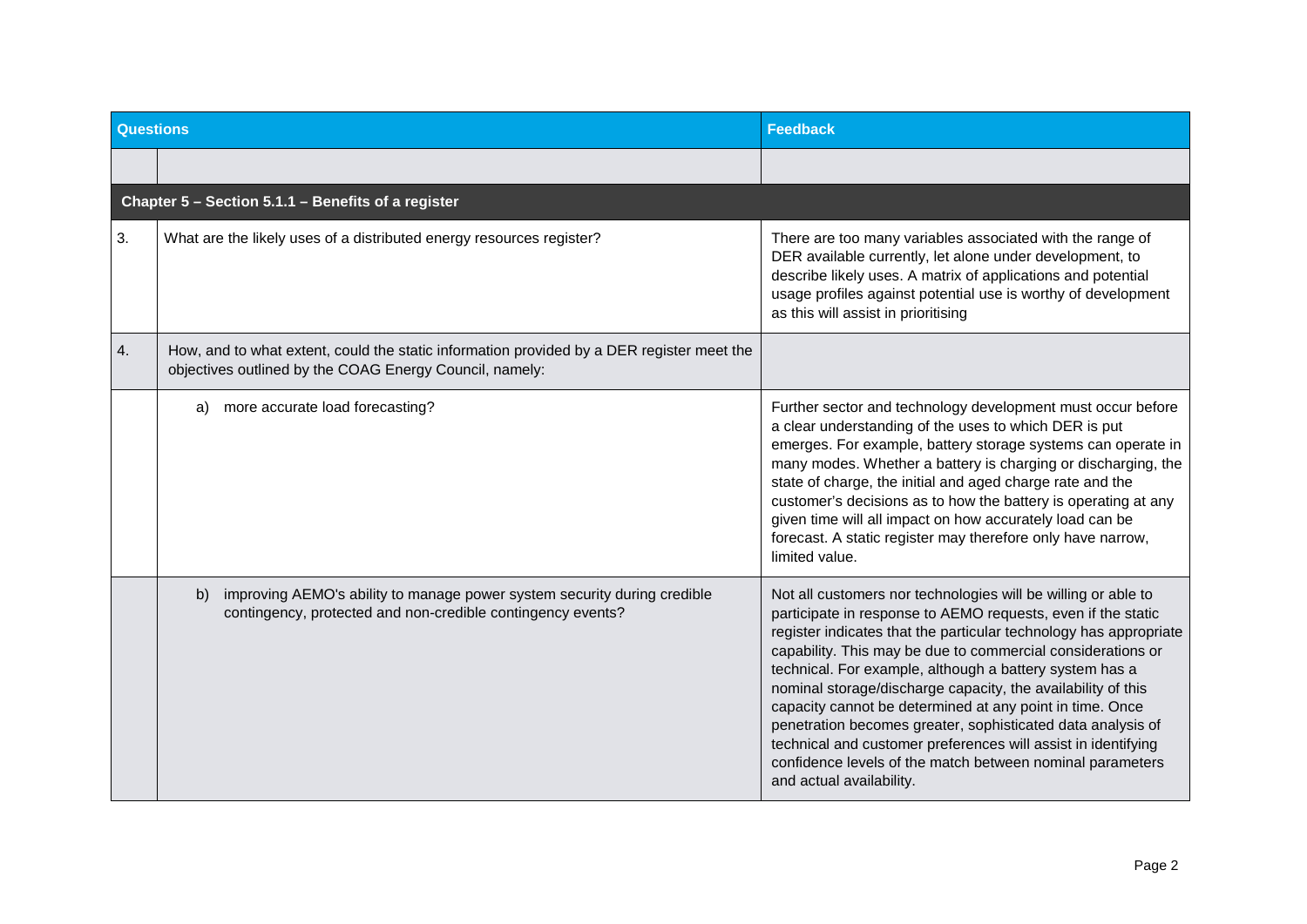| <b>Questions</b> |                                                                                                                                | <b>Feedback</b>                                                                                                                                                                                                                                                                                                                                                                                                                                                                                                    |
|------------------|--------------------------------------------------------------------------------------------------------------------------------|--------------------------------------------------------------------------------------------------------------------------------------------------------------------------------------------------------------------------------------------------------------------------------------------------------------------------------------------------------------------------------------------------------------------------------------------------------------------------------------------------------------------|
|                  |                                                                                                                                | As there is currently no regulatory requirement to utilise<br>specific technologies for storage, it isn't possible for AEMO or<br>DNSPs to remotely measure nor dictate operational<br>requirements of individual systems.                                                                                                                                                                                                                                                                                         |
|                  | improving AEMO's ability to set the bounds of the technical envelope at an<br>C)<br>efficient level?                           | The size of most DER installations in domestic and medium<br>scale commercial environments is significantly smaller than<br>generation and storage resources within the purview of AEMO<br>currently. Furthermore, as described above, DER will exhibit<br>differing characteristics individually and in aggregate according<br>to owners requirements. Setting bounds will be problematic<br>and potentially avoidable unless a concurrent regime of<br>technical and commercial regulation of DER is introduced. |
|                  | improving efficient market and network investment?<br>d)                                                                       | Purchase and installation of DER is generally at the discretion<br>of individual customers in response to actual or perceived<br>needs. In order for AEMO to improve market efficiency and<br>network investment, customers would need to be incentive to<br>install and operate DER with specific characteristics. A register<br>of systems installed without this incentive is unlikely to improve<br>either parameter.                                                                                          |
| 5.               | Are there any other ways that a distributed energy resources register could benefit the<br><b>National Electricity Market?</b> | A register of small to medium solar generation with accurate<br>geolocation could benefit the NEM by improving confidence<br>levels in forecasts. Extensive further data gathering and<br>analysis is required to determine penetration levels before                                                                                                                                                                                                                                                              |
| 6.               | What features does a register need to have in order to meet the objectives outlined by the<br><b>COAG Energy Council?</b>      | The COAG objectives seek to improve power system and<br>network security and operation as well as the safety of third<br>parties. To achieve these objectives, the register needs to be<br>dynamic, accurate with respect to geolocation, technology<br>capabilities, and historical usage data. This latter feature will<br>allow development of a data-based determination of probable<br>operational parameters as an input to system forecasting.                                                              |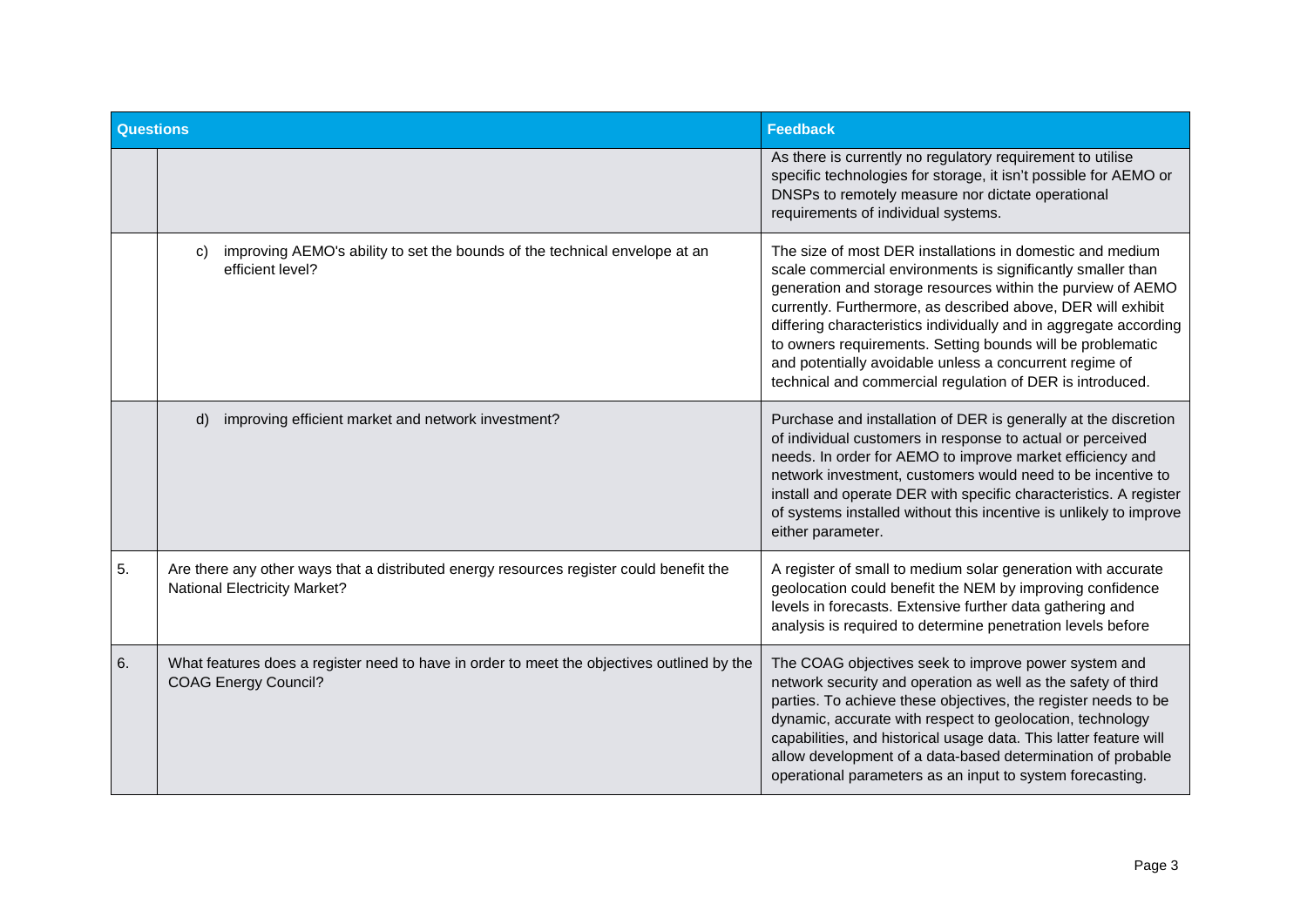| <b>Questions</b> |                                                                                                                                                                                                     | <b>Feedback</b>                                                                                                                                                                                                                                                                                                                                                                                                                                                                                                                                                                                                                         |
|------------------|-----------------------------------------------------------------------------------------------------------------------------------------------------------------------------------------------------|-----------------------------------------------------------------------------------------------------------------------------------------------------------------------------------------------------------------------------------------------------------------------------------------------------------------------------------------------------------------------------------------------------------------------------------------------------------------------------------------------------------------------------------------------------------------------------------------------------------------------------------------|
|                  | Chapter 5 - Section 5.1.2 - Expected costs                                                                                                                                                          |                                                                                                                                                                                                                                                                                                                                                                                                                                                                                                                                                                                                                                         |
| 7.               | What costs do you believe would likely be involved in the collection of useful data about<br>DER?                                                                                                   | Costs will depend on the data interface to DER. Manual data<br>collection and entry will be expensive, difficult to quality check<br>and static but is likely to be used initial installation. Ongoing<br>costs would be minimised if standards for network interfacing<br>were set. Privacy and cybersecurity issues will add complexity<br>and therefore potentially cost to dynamic data collection initially<br>until standardisation of equipment is achieved.                                                                                                                                                                     |
| 8.               | Do you agree with the costs identified by Jacobs for different stakeholders? If not, why?                                                                                                           |                                                                                                                                                                                                                                                                                                                                                                                                                                                                                                                                                                                                                                         |
| 9.               | Are stakeholders able to provide data or case studies that would support further<br>quantification (in monetary terms) of any of costs likely to manifest?                                          |                                                                                                                                                                                                                                                                                                                                                                                                                                                                                                                                                                                                                                         |
| 10.              | How might the nature and magnitude of these potential costs change over time?                                                                                                                       | Improvements in the data interface will reduce costs and<br>improve accuracy. More complete, insightful interpretation of<br>data will allow minimisation of the data set whilst meeting<br>register objectives.                                                                                                                                                                                                                                                                                                                                                                                                                        |
|                  | Chapter 5 - Section 5.2 - Governance                                                                                                                                                                |                                                                                                                                                                                                                                                                                                                                                                                                                                                                                                                                                                                                                                         |
| 11.              | Please comment on the suitability of the following:                                                                                                                                                 |                                                                                                                                                                                                                                                                                                                                                                                                                                                                                                                                                                                                                                         |
|                  | Should 'small scale' systems be limited to generation systems below 5 MW?<br>a)<br>Should any further limitations be imposed (e.g. a minimum capacity or a<br>threshold in MWh for energy storage)? | In most situations, 5 MW will be appropriate for residential<br>households. Even with reducing system prices, few residential<br>roof spaces accommodate larger systems. Battery capacity is<br>far less certain, with current limitations set by price. It would be<br>appropriate to review this definition on a regular basis.<br>Small business are increasingly considering solar systems<br>larger than 5MW. From a network perspective, average<br>systems are still considered "small" but a 5MW threshold<br>would exclude them. It would be more appropriate to define<br>any BTM DER to be within the scope of the register. |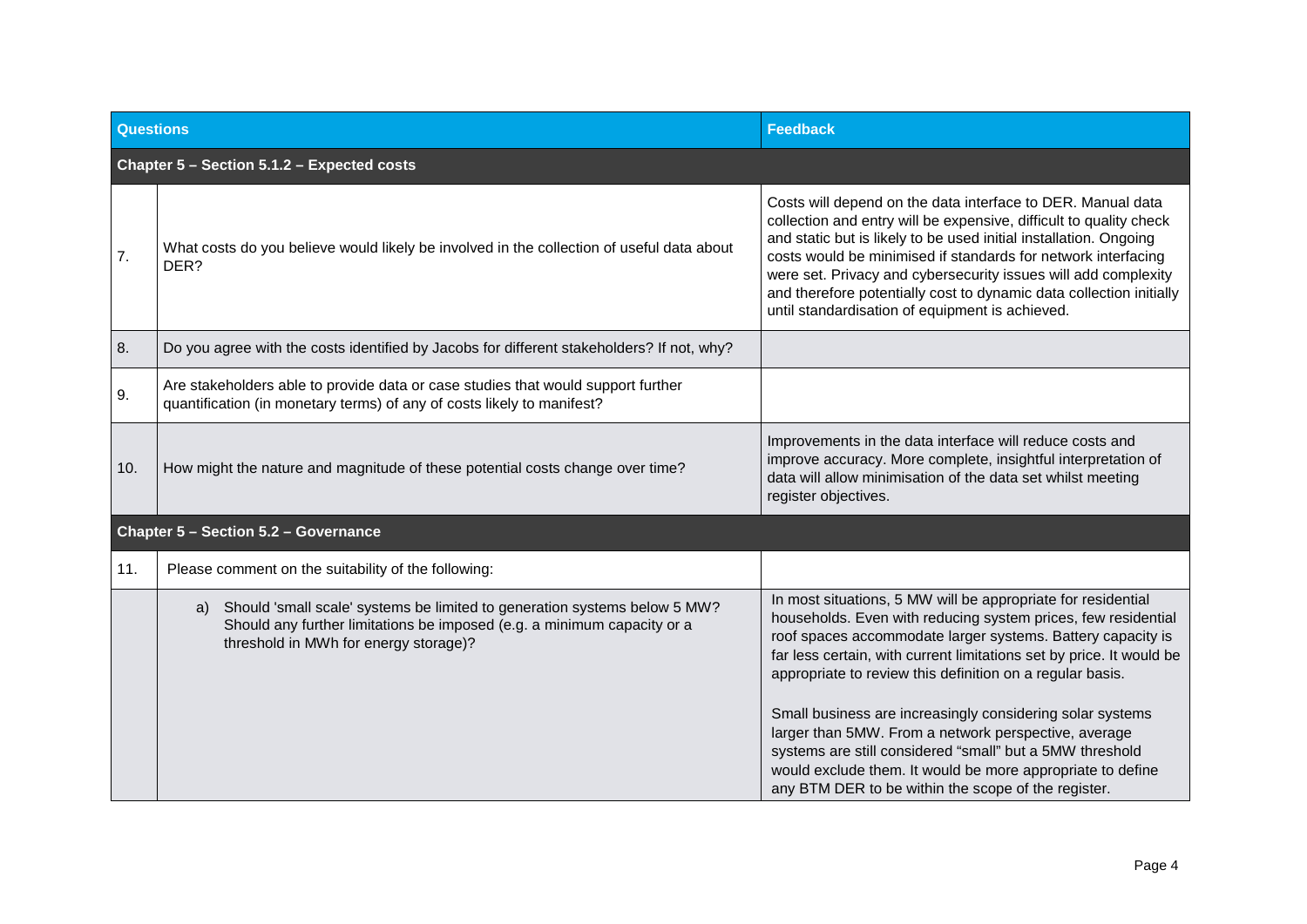| <b>Questions</b> |                                                                                                                                                                                                                  | <b>Feedback</b>                                                                                                                                                                                                                                                                                                                                                                                                                                                                                                                                                                                                                      |
|------------------|------------------------------------------------------------------------------------------------------------------------------------------------------------------------------------------------------------------|--------------------------------------------------------------------------------------------------------------------------------------------------------------------------------------------------------------------------------------------------------------------------------------------------------------------------------------------------------------------------------------------------------------------------------------------------------------------------------------------------------------------------------------------------------------------------------------------------------------------------------------|
|                  |                                                                                                                                                                                                                  |                                                                                                                                                                                                                                                                                                                                                                                                                                                                                                                                                                                                                                      |
|                  | Is the NER definition of 'connection point' an appropriate spatial demarcation for<br>b)<br>'behind the meter' DER? If not, what is an appropriate spatial demarcation for<br>'behind the meter' DER?            | For individual systems, from the perspective of network<br>management, the connection point definition is adequate.                                                                                                                                                                                                                                                                                                                                                                                                                                                                                                                  |
|                  |                                                                                                                                                                                                                  | An increasing number of systems, such as will be installed in<br>Deakin University's microgrid (http://invenio.deakin.edu.au/30-<br>million-microgrid-research-platform-announced-at-deakin/) will<br>be in the multiple MW scale in aggregate but consist of a large<br>NEM-registered generator and approximately 50 sub-5MW<br>installations. Battery storage will also consist of utility scale<br>and residential scale units. All of this infrastructure is BTM.<br>Deakin University proposes that its microgrid be used as a test<br>case for development and operation of the register for these<br>types of installations. |
|                  | Is a 'distributed energy resource' "an integrated system of energy equipment co-<br>C)<br>located with consumer load"? If not, what else could it be characterised as?                                           | At the current cost of DER, most systems are installed to offset<br>load. This will not remain the case as the economics of such<br>systems allow standalone installations, not associated directly<br>with a customer's load. The definition should be reviewed<br>regularly.                                                                                                                                                                                                                                                                                                                                                       |
| 12.              | Regarding the management of a DER register:                                                                                                                                                                      |                                                                                                                                                                                                                                                                                                                                                                                                                                                                                                                                                                                                                                      |
|                  | To what extent should the types and capacity of DER eligible for inclusion in the<br>a)<br>register be defined in the NER or in an AEMO guideline?                                                               | A broad definition should be included to capture the evolving<br>range of DER entering the Australian market.                                                                                                                                                                                                                                                                                                                                                                                                                                                                                                                        |
|                  | Should the nature of the information being collected and recorded in the register<br>b)<br>and any other requirements, such as how often parties need to report the data,<br>be determined in an AEMO guideline? | If the register consists of static, manually entered data then<br>regular updates would add value. The period requires further<br>consideration. However, if DER systems are automatically<br>reporting then the frequency of reporting should be determined<br>by further study based on data volumes and granularity<br>required for accurate interpretation.<br>Manual data collection, regardless of any realistic period, will<br>only serve the purpose of identifying whether a DER is present                                                                                                                                |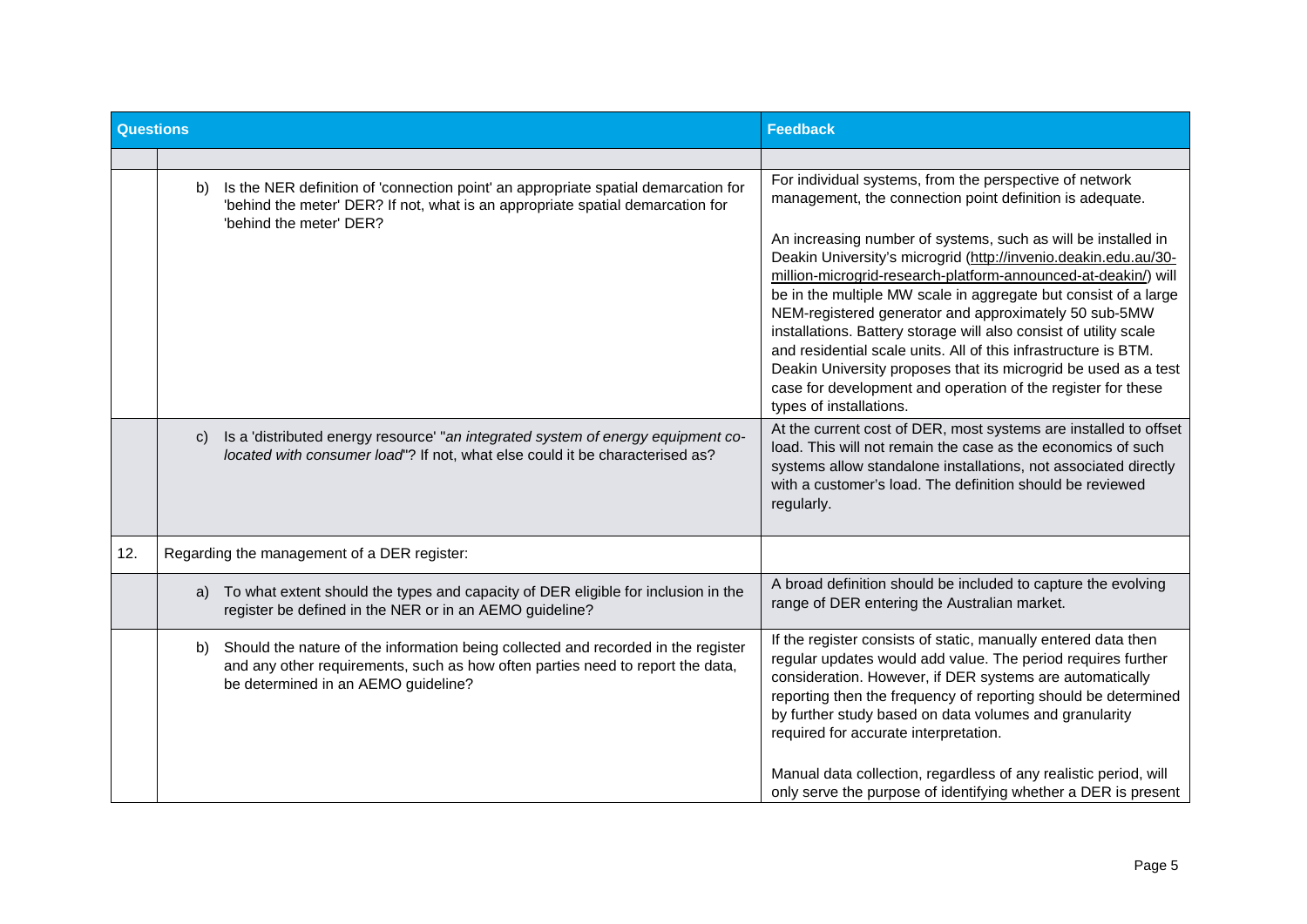| <b>Questions</b> |                                                                                                                                                                                                                                        | <b>Feedback</b>                                                                                                                                                                                                                                                                                   |
|------------------|----------------------------------------------------------------------------------------------------------------------------------------------------------------------------------------------------------------------------------------|---------------------------------------------------------------------------------------------------------------------------------------------------------------------------------------------------------------------------------------------------------------------------------------------------|
|                  |                                                                                                                                                                                                                                        | in a particular location but have very limited value for network<br>management purposes.                                                                                                                                                                                                          |
|                  | What types of principles, factors or other criteria should AEMO be required to<br>$\mathbf{C}$<br>consider when developing guidelines on the collection and recording of<br>information on DER?                                        | The current provisions for accuracy, privacy and cybersecurity<br>under which AEMO operates for other data collection are likely<br>adequate. Dependant on the final structure of the register and<br>agreed use, further consideration of these factors is required.                             |
|                  | Chapter 5 - Section 5.3 - Data collection and compliance                                                                                                                                                                               |                                                                                                                                                                                                                                                                                                   |
| 13.              | How often does the data need to be collected and updated to achieve the objectives of a<br>DER register?                                                                                                                               | General comment on Section 5.3 - a workshop which includes<br>industry, NSOs, regulators and data specialists is worthy of<br>conduct to establish initial settings for a register. Deakin<br>University offers to convene such a workshop and apply its<br>substantial data analysis capability. |
| 14.              | Do you agree that there is a need for consistency across network regions in what data<br>should be collected?                                                                                                                          |                                                                                                                                                                                                                                                                                                   |
| 15.              | If DNSPs' connection application processes are considered a good method of collecting<br>data, what changes are needed to existing processes?                                                                                          |                                                                                                                                                                                                                                                                                                   |
| 16.              | Should obligations on parties other than DNSPs be considered to support data collection?<br>If yes, which parties are best placed to collect and report this data?                                                                     |                                                                                                                                                                                                                                                                                                   |
| 17.              | How would an obligation on the parties identified above best be applied and enforced?<br>Please provide details.                                                                                                                       |                                                                                                                                                                                                                                                                                                   |
| 18.              | Will a register be beneficial if the levels of compliance in relation to providing information<br>are similar to the low levels of compliance with the DNSP connection application<br>processes? What levels of compliance are needed? |                                                                                                                                                                                                                                                                                                   |
| 19.              | How else can compliance levels be improved?                                                                                                                                                                                            |                                                                                                                                                                                                                                                                                                   |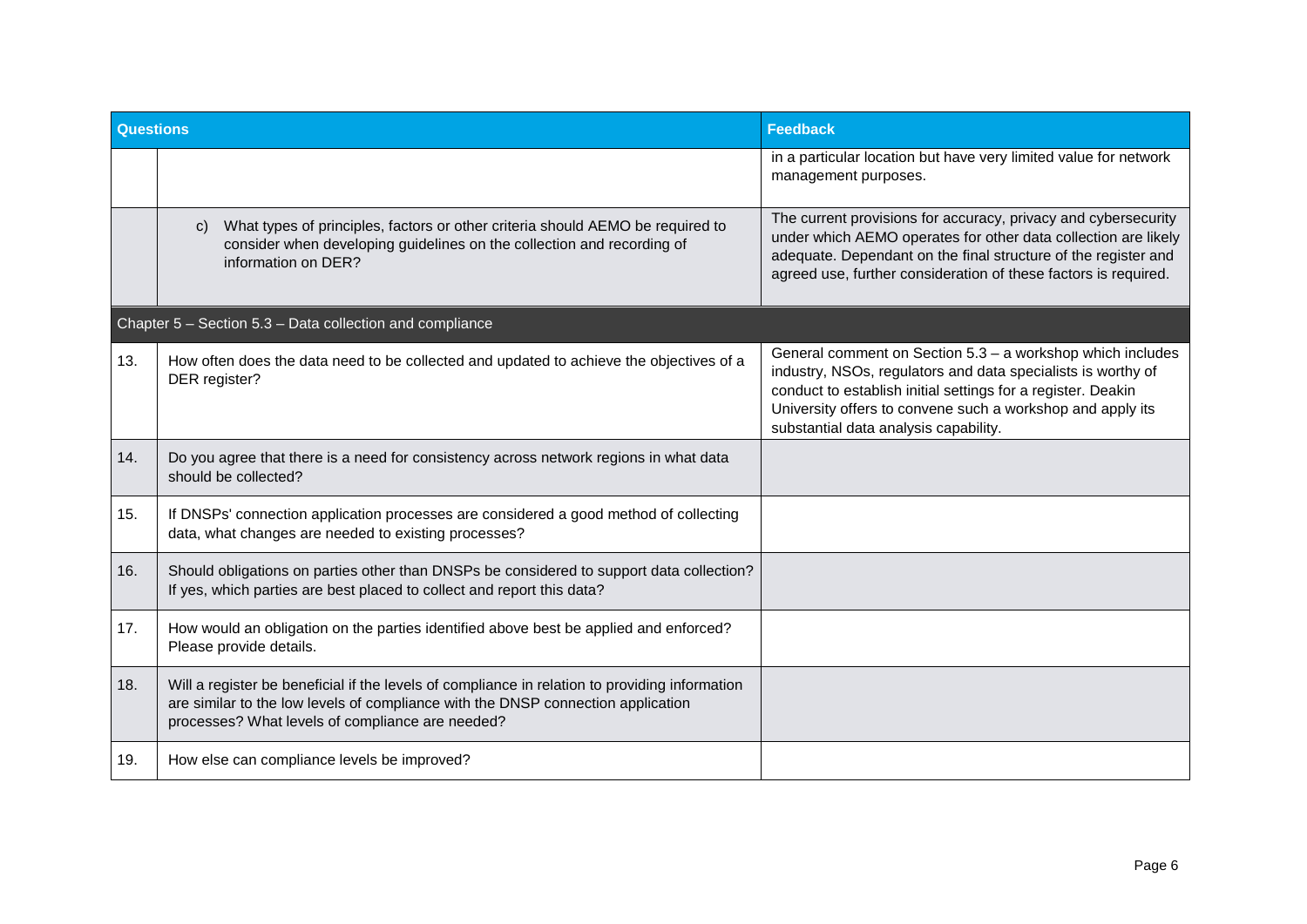| <b>Questions</b>                                               |                                                                                                                                                                                                                                                                                                                                                                                                                                | <b>Feedback</b>                                                                                                                                                                                                                                                                                                                                                    |
|----------------------------------------------------------------|--------------------------------------------------------------------------------------------------------------------------------------------------------------------------------------------------------------------------------------------------------------------------------------------------------------------------------------------------------------------------------------------------------------------------------|--------------------------------------------------------------------------------------------------------------------------------------------------------------------------------------------------------------------------------------------------------------------------------------------------------------------------------------------------------------------|
| 20.                                                            | How can compliance best be maintained over time as technology changes?                                                                                                                                                                                                                                                                                                                                                         |                                                                                                                                                                                                                                                                                                                                                                    |
|                                                                | Chapter 5 - Section 5.4 - Transparency and confidentiality                                                                                                                                                                                                                                                                                                                                                                     |                                                                                                                                                                                                                                                                                                                                                                    |
| 21.                                                            | Given the nature of information that may be required to be provided by registered<br>participants under the proposed rule change, are existing regulatory arrangements (such<br>as the protected information provisions under the NEL and Privacy Act 1988) regarding<br>the collection and disclosure of information adequate to protect market participants and<br>consumers whose DER systems are included in the register? | Deakin University's work in electricity data analysis has<br>identified novel uses that are made possible by new technology.<br>A simple, static register that only lists minimal information about<br>the DER is likely to be both compliant and manageable within<br>current provisions. A dynamic, complex register will need further<br>consideration.         |
| 22.                                                            | If not:                                                                                                                                                                                                                                                                                                                                                                                                                        |                                                                                                                                                                                                                                                                                                                                                                    |
|                                                                | What are the likely nature, and magnitude, of potential consequences of<br>a)<br>insufficient protection of such information?                                                                                                                                                                                                                                                                                                  |                                                                                                                                                                                                                                                                                                                                                                    |
|                                                                | Should the NER limit, on the basis of confidentiality concerns, the information that<br>b)<br>registered participants or others would be required to provide to AEMO under the<br>DER Register Guidelines? If yes, how?                                                                                                                                                                                                        |                                                                                                                                                                                                                                                                                                                                                                    |
|                                                                | Should the NER limit, on the basis of confidentiality concerns, how AEMO may<br>C)<br>use or disclose information provided to it under the DER Register Guidelines? If<br>yes, how?                                                                                                                                                                                                                                            |                                                                                                                                                                                                                                                                                                                                                                    |
| 23.                                                            | Are there any competition concerns raised by the establishment of the register?                                                                                                                                                                                                                                                                                                                                                |                                                                                                                                                                                                                                                                                                                                                                    |
| Chapter 5 - Section 5.5 - Safety issues and emergency response |                                                                                                                                                                                                                                                                                                                                                                                                                                |                                                                                                                                                                                                                                                                                                                                                                    |
| 24.                                                            | Would the sharing of data collected under a DER register be useful to emergency<br>services, and if so, how?                                                                                                                                                                                                                                                                                                                   | General comment on safety aspects - the range of DER<br>technologies and installations results in problematic training of<br>emergency workers. Deakin University has experienced<br>significant customer response to its commercialised virtual<br>reality firefighting simulator, the FLAIM Trainer<br>(http://flaimtrainer.com) It is suggested that a training |